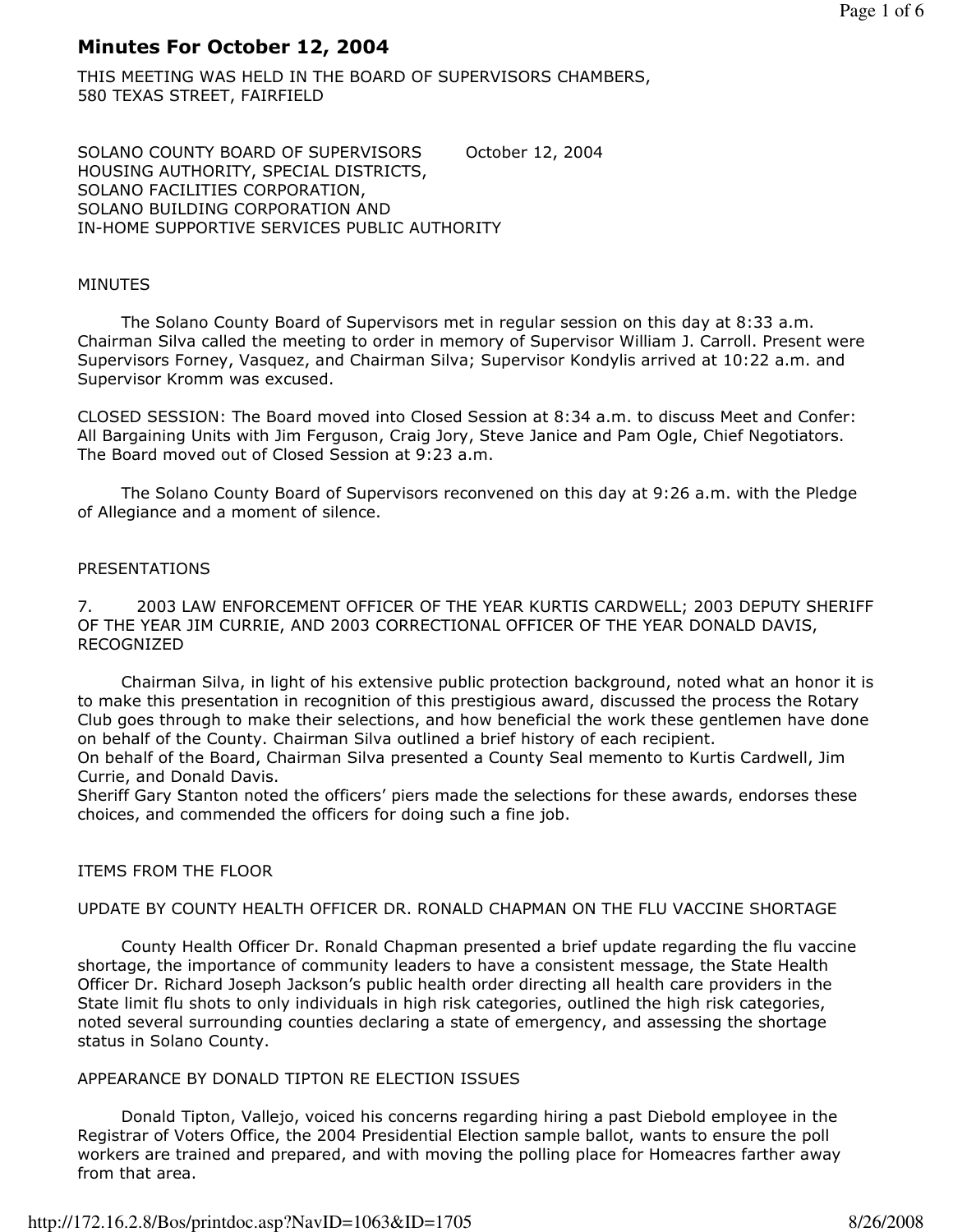### INTRODUCTION OF LINDA ORRANTE, CHILD WELFARE SERVICES DIRECTOR

 Stephan Betz, Assistant Director Health and Social Services/Operations, introduced Linda Orrante the new Director for Child Welfare Services, outlined an impressive educational and professional background, and discussed the impacts Ms. Orrante is already making in the department.

 Ms. Orrante noted choosing Solano County due to the leadership and the unique strong stance the Board has taken for the commitment to children, discussed previous positive experience working with the County, and looks forward to the challenges ahead.

#### APPROVAL OF AGENDA

On motion of Supervisor Vasquez and seconded by Supervisor Forney, the Board acted to approve the submitted Agenda, incorporated herein by reference. So ordered by a vote of 4-0; Supervisor Kondylis excused.

#### PUBLIC COMMENT ON CONSENT CALENDAR

15B) Approve agreement in amount of \$240,000 with Solutions West Consulting for period of October 18, 2004 through September 30, 2005 for project management of CalWIN Welfare Data System; approve appropriation transfer in amount of \$83,000 from Salaries to Contracts

 Supervisor Kromm posed questions regarding how this company was chosen, responding Stephan Betz, Assistant Director Health and Social Services/Operations, discussed the selection process from the pool of applicants, and noted how critical this conversion is. There was a brief discussion regarding the conversion, the amount of work to be done, and getting help and giving help from other counties during this process throughout the State.

#### APPROVAL OF AGENDA

On motion of Supervisor Vasquez and seconded by Supervisor Kromm, the Board acted to approve the submitted Agenda, incorporated herein by reference. So ordered by a vote of 4-0; Supervisor Kondylis excused.

13. MINUTES OF THE BOARD OF SUPERVISORS MEETING OF SEPTEMBER 28, 2004; RURAL NORTH VACAVILLE WATER DISTRICT SEPTEMBER 28, 2004, as outlined in the Agenda Submittal from the Clerk of the Board dated October 12, 2004, incorporated herein by reference, approved.

14. REPORT ON EXAMINATION OF THE BOOKS OF SOLANO COUNTY TREASURY AS OF JUNE 30, 2004, as outlined in the Agenda Submittal from Auditor-Controller dated October 12, 2004, incorporated herein by reference, accepted.

15A) AMENDMENT TO AGREEMENT WITH ROBERT P. DICKEY, M.D. RE MEDICAL CONSULTATION SERVICES FOR CALIFORNIA CHILDREN SERVICES (CCS) PROGRAM, FAMILY HEALTH SERVICES CLINICS, AND EMPLOYMENT AND ELIGIBILITY DIVISION PROGRAMS, as outlined in the Agenda Submittal from Health and Social Services dated October 12, 2004, incorporated herein by reference, approved and Chairman authorized to sign said contract on behalf of Solano County.

15B) AGREEMENT WITH SOLUTIONS WEST CONSULTING RE PROJECT MANAGEMENT OF CALWIN WELFARE DATA SYSTEM, as outlined in the Agenda Submittal from Health and Social Services dated October 12, 2004, incorporated herein by reference, approved and Chairman authorized to sign said contract on behalf of Solano County.

APPROPRIATION TRANSFER IN AMOUNT OF \$83,000 FROM SALARIES TO CONTRACTS, as outlined in the Agenda Submittal from Health and Social Services dated October 12, 2004, incorporated herein by reference, approved.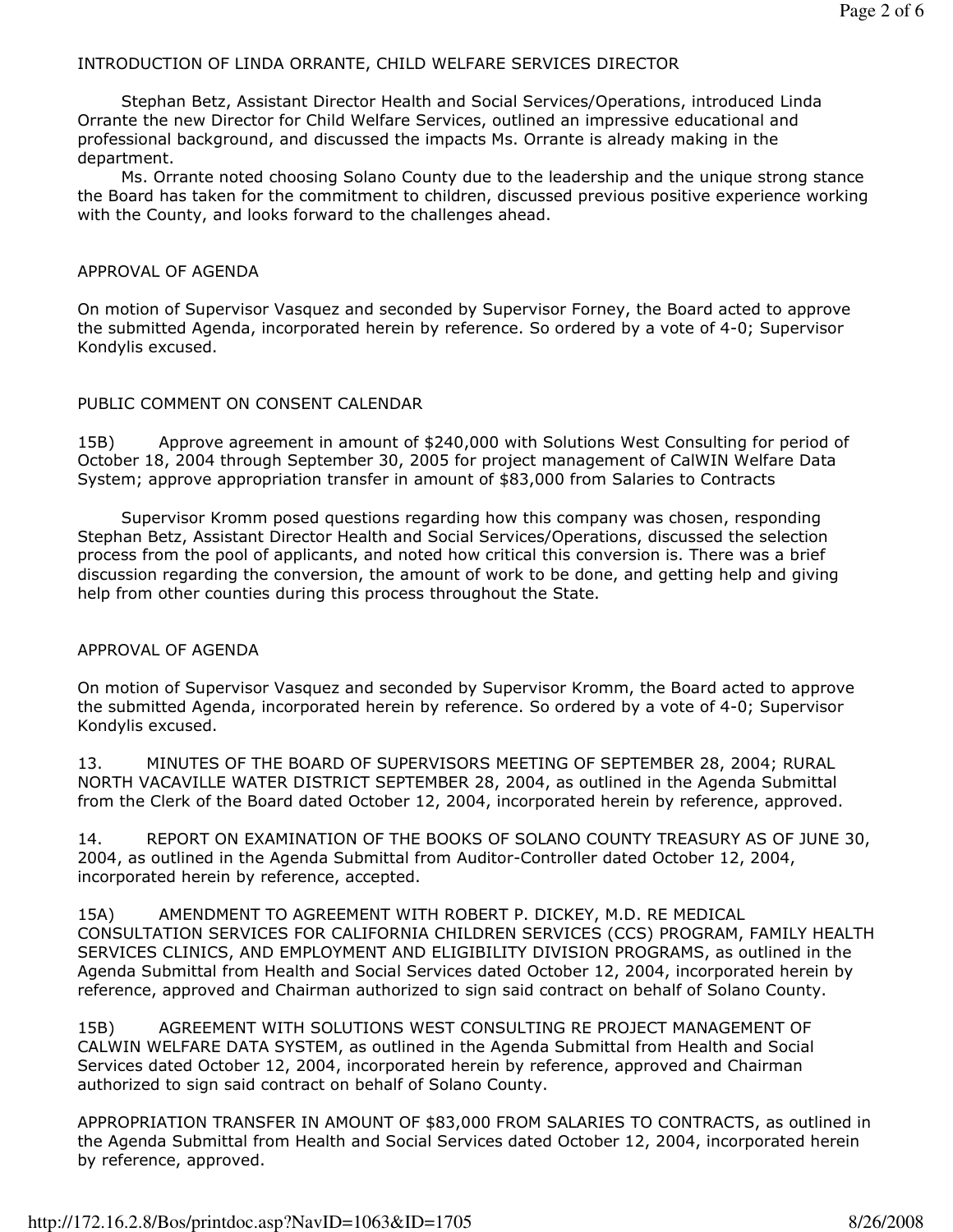15C) AGREEMENT WITH CURTIS HUNT RE CONSULTANT SERVICES TO THE TOBACCO MASTER SETTLEMENT HEALTH IMPROVEMENT INITIATIVE ACTIVITIES CITY TEAMS PROJECT, as outlined in the Agenda Submittal from Health and Social Services dated October 12, 2004, incorporated herein by reference, approved and Chairman authorized to sign said contract on behalf of Solano County.

### **ORDERS**

17A) REPORT ON THE STATE BOARD OF CORRECTIONS (BOC) MANAGEMENT REVIEW ON THE FOUTS SPRINGS YOUTH FACILITY ACCEPTED

 Art Grubel, Executive Director SEIU Local 1280, noted there had been indications that a shift rotation had been established; this rotation does not applying to all employees, and it shifts the days people work only. Prior to the BOC Report the union had suggested in bargaining to include in the Memorandum of Understanding (MOU) shift rotation at Fouts, but has continuously been rejected by the County, and feels the union can help resolve this problem. On page 5 a number of programs are listed and some of the programs are not currently being performed due to the reduction in staffing, and discussed what that could mean in future implementation of programs.

 Deputy County Administrator John Taylor reviewed the information contained in the Agenda Submittal from his department dated October 12, 2004, incorporated herein by reference, regarding implementing recommendations as outlined in the Management Review conducted by the State Board of Corrections.

 Supervisor Vasquez feels the vocational and educational programs at Fouts are good programs and need more credit.

 Chairman Silva noted at the State level many organizations commend the work that has been done at Fouts, the positive reputation of the facility, positive outcomes for many of the wards, feels the high school and vocational programs have been very good and comments on these programs need to get back to the BOC.

 Supervisor Forney feels we can do a better job with the vocational programs, we need to build partnerships with organizations so more apprenticeships can be offered, we need to track the progress of the wards after they leave Fouts, and questioned how do you expand when we are continually downsizing.

 Responding to questions posed by Supervisor Forney if the County is bound to the corrective actions outlined in the report, Mr. Taylor noted the report and public comments have heightened the Boards' understanding of the issues, the Board will decide if the shift rotation issue would be included in the collective bargaining discussions, noted the importance for the management staff at Fouts to work with staff to develop a rotation that makes the most sense and meets everyone's needs overall.

 On motion of Supervisor Vasquez and seconded by Chairman Silva, the Board acted to accept the report and direct staff to move forward in their discussions. So ordered by a vote of 5-0. 17B) MEETINGS WITH COLUSA COUNTY REGARDING POTENTIAL AMENDMENTS TO THE JOINT POWERS AGREEMENT FOR OPERATION OF FOUTS SPRINGS YOUTH FACILITY TO BE SCHEDULED

 Art Grubel, Executive Director SEIU Local 1280, suggested Fouts remain under the operating authority of Solano County, feels some of the problems could be resolved by placing Fouts under the direction of the Probation Department, the union is also suggesting that if the County is going to have partnerships with other counties there should be firm agreements on financial obligations for all, and would like Solano County to continue as the employer.

 Supervisor Vasquez noted he is looking forward to a joint partnership agreement that says each partner is committed to and responsible for so much, and feels that the votes on the Board should be weighted according to the percentage of responsibility of each partner.

 Supervisor Forney feels the partnership responsibilities should be evenly distributed. Deputy County Administrator John Taylor reviewed the information contained in the Agenda Submittal from his department dated October 12, 2004, incorporated herein by reference, regarding the Joint Powers Agreement (JPA) with Colusa County, and outlined the issues that need to be addressed, and presented other options relative to other types of agreements for running and participation at Fouts.

Supervisor Kromm posed questions regarding the status of discussions with Colusa County, and if Colusa is aware of Solano County's concerns, Mr. Taylor noted providing updates to the Colusa County Board of Supervisors, but have not gotten any response. Chief Probation Officer Gemma Grossi has been in discussions with the Colusa County Chief Probation Officer, and will be in contact with Colusa County regarding expediting the pass through Tanif funds for Fouts. Supervisor Kromm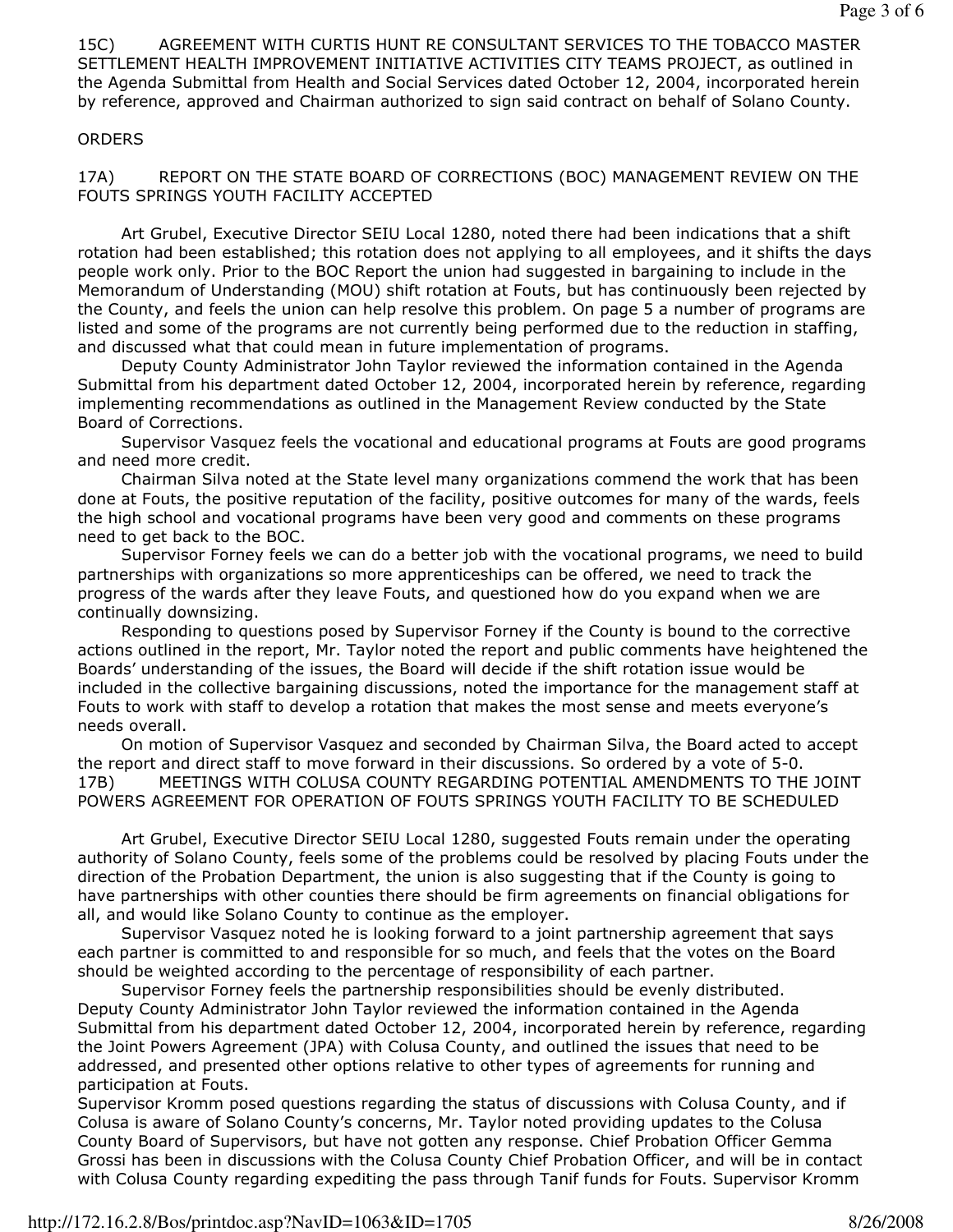noted Colusa County does not operate with a County Administrative office.

Responding to questions posed by Supervisor Forney regarding Chairman Silva meeting with the Chair of the Colusa Board, Chairman Silva noted he would be meeting with the Colusa County Board Chair and Chief Probation Officer, but wanted to get more input before meeting with Colusa. Supervisor Kromm discussed some of the options that could be discussed with Colusa County, and likes the idea that this could be an independent JPA that is independently run, there could be a partnership with Colusa and Solano with contract language in terms of financial obligations to run the program. Since the program is located so far from the County it creates many problems running the program.

Supervisor Forney feels there are a lot of obstacles, noted the need to look at bringing the program into Solano County, and all areas need to be considered before any decisions are made. Supervisor Kondylis feels the first question is in fact is does this program benefit the kids that are there, would prefer to have Fouts under the County Probation Department jurisdiction, and voiced concern regarding the water rights issue, but feels all partners need to share the joy and the pain. Chairman Silva noted meetings would move forward with the Chairman of the Colusa Board of Supervisors.

18. FURTHER RESEARCH TO BE DONE, AND STAFF TO WORK WITH THE FRIENDS OF SOLANO REGIONAL PARK DISTRICT TO CONTINUE THE PROCESS RE PARKS AND OPEN SPACE IN SOLANO **COUNTY** 

 Tony Norris, General Services, reviewed the information contained in the Agenda Submittal from his department dated October 12, 2004, incorporated herein by reference, through a visual presentation regarding the status of County parks, open spaces, funding and a future park district. The Presentation titled "Regional Parks" included the Value of Parks, the Current Regional Park System, Financing for Existing County Parks – Operating Expenses, Financing for Existing County Parks – Capital Projects, Future Funding Options, Park and Recreational element Goals, Park and Recreation Element Development Proposals, Tri City and County Cooperative Planning Area, Possible Regional Park District, County Commission Recommendations on Regional Park District Formation, Agricultural Advisory Committee Concerns on Regional Park District Formation, and Future Funding Options.

 Responding to questions posed by Supervisor Vasquez if discussions had occurred regarding a regional park system at the Parks and Recreation Commission (the Commission), Mr. Norris noted some of the Commissioners have been participating in the summits, and the Commission has had some discussion at their regular meetings.

 Supervisor Kromm feels the Commission needs to review this report first to get their input and recommendations and then it should come to the Board, responding Mr. Norris noted this report will go to the Commission on October 20, 2004.

 Tim Wakefield, Program Coordinator Bureau of Reclamation at Lake Berryessa, noted it has been a pleasure working with Solano County on the management of Lake Solano Park and what an exemplary job that is being done there, the benefits of this partnership, and the innovative programs that have reduced policing needs at Lake Solano.

 Responding to questions posed by Supervisor Kromm regarding expanding the water corridor for recreation possibilities, working with Yolo County, Mr. Wakefield noted he is working on an agreement with Yolo County regarding fishing accesses, but has had some difficulty getting that done, and feels it is a good idea to expand the Solano County management of the areas.

 Supervisor Kromm noted the real problem is pulling everything together and getting the financing, suggestions to expand this to a multi county operation, and the natural opportunity to expand with Yolo County across the river.

 Brent Schoradt, Greenbelt Alliance, provided the Board with a letter from Friends of Solano Regional Park District dated October 12, 2004, incorporated herein by reference, discussed the outreach "Process" as outlined in the letter and the consensus building process the Friends of Solano Regional Park District (the Friends) has undertaken with the many interested groups, a third summit scheduled for October 18, 2004, participants at the previous summits, and the positive outcomes with County staff participating at the summits.

 Gerald K. Karr, the Friends, noted participation with other regional park groups, recognition of funding difficulties, outlined the findings from Summits 1 & 2 and the Goals of Summit 3 as outlined in the letter presented by Mr. Schoradt, and noting the intention to address concerns of all interested parties.

 Kathy Blume, volunteer with Solano Land Trust, discussed leading hikes on the King/Swett ranches, the limited hikes available, the want and need for recreational opportunities, the need for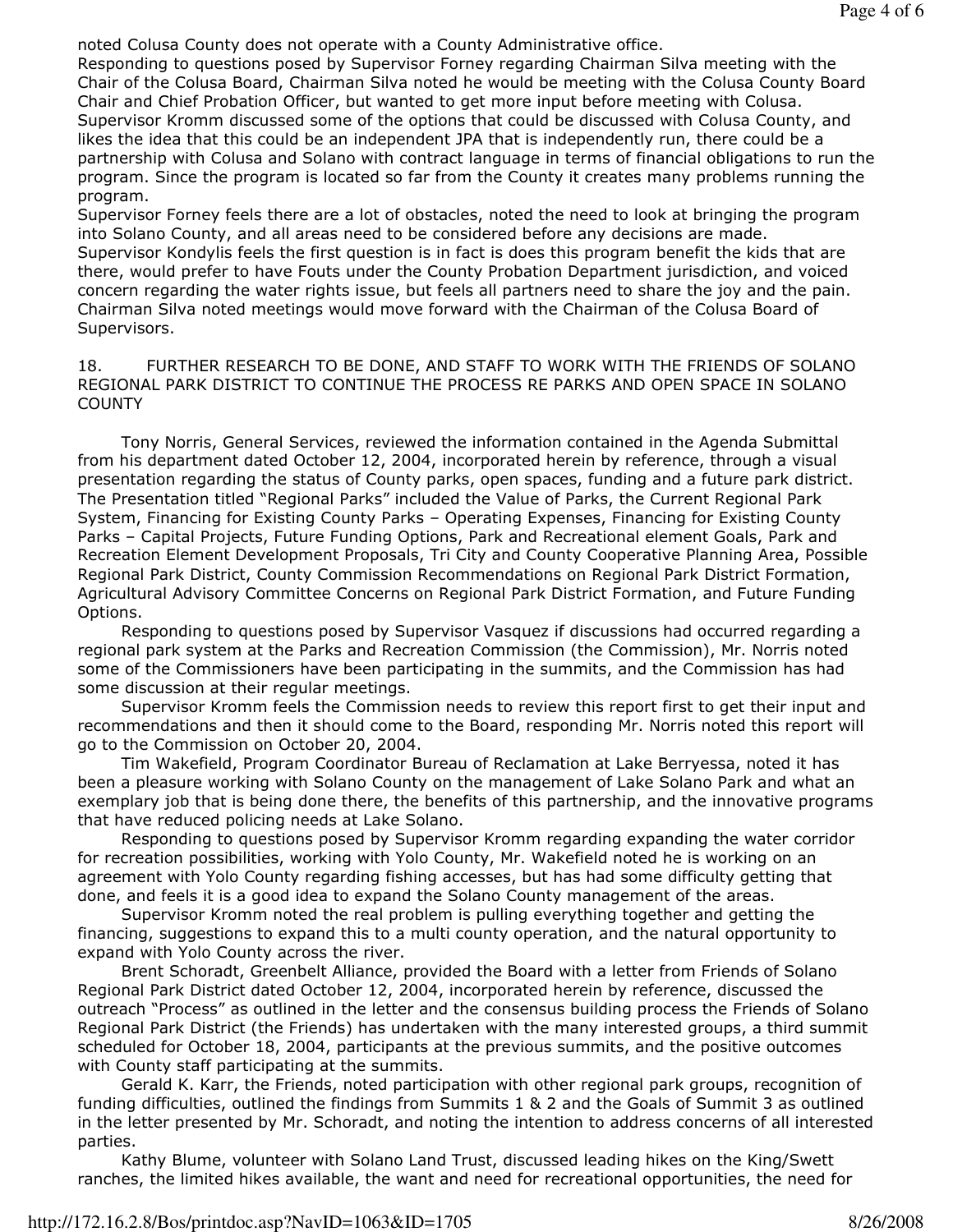these lands to be managed and open to the public on a regular basis, the comparison of parklands in various bay area counties, and urged the Board to approve more land for parks and to support efforts of the Friends in forming a park district.

 Darla Guenzler, works for Bay Area Open Space Council, noted excitement for the growing efforts for a park district, discussed the Finance Feasibility Study by the Trust for Public Land (TPL), and the Next Steps as outlined in the letter presented by Mr. Schoradt.

 Responding to questions posed by Supervisor Kromm regarding TPL, if TPL has done this in other communities, and if TPL looks at the most likely possibilities of something being passed, Ms. Guenzler noted TPL had done a presentation and provided information on funding at the last summit, has done this type of thing extensively in California, does the public opinion research to see what would be feasible and/or possible, and TPL has agreed to do the first step, the Financial Feasibility Study, at no cost.

 Bob Berman, Benicia, thanked staff for working with the Friends, noted the need to focus on developing one unified system in the County, hopes the Board will endorse development of one single system, wants to ensure there is not a duplication of effort, and encourages the Board to direct County staff to continue to work with the Friends and not duplicate efforts. Mr. Berman feels direction should come from the County Parks and Recreation Commission, and requested the Board direct to refer the matter to the Parks and Recreation Commission for further consideration, to join with the Friends to continue and expand County wide discussions with key interest groups and the public, for County staff to participate in Summit No. 3, and for a financial analysis to be done to implement the County Park and Recreation element.

 Supervisor Kromm feels the County needs to work with the Solano Land Trust to estimate the costs to open and maintain the Tri City lands, to work with the cities only if they are interested in a regional system, feels TPL could investigate if the County or a district should do a fundraising approach, discussed the benefits of having a dedicated parks and recreation district, and would like to continue with the Friends as lead. Supervisor Kromm feels the County could be working on the cost side of the equation, and with an analysis of where it would be successful to raise money. Supervisor Kromm noted meeting with the Ag Advisory Committee about this process, issues facing the farmers, and the need to include the Ag Advisory Committee in the process to address the ag interests.

 Supervisor Kondylis feels a regional park system for the County is an outstanding recommendation, agrees a regional park system should be a stand alone agency, feels legislation is will be needed to allow the County to set up such a district, and would like staff to work to get broadly stated legislation introduced.

 Chairman Silva noted recommendations from staff as noted in the Agenda Submittal and the recommendation from the Friends, suggested getting more information regarding current financial problems with the East Bay Regional Parks, to look at a body for the acquisition of land, and possibly a body that has the authority to levy taxes. Chairman Silva looks more toward County Government along with a good strong commission and a dedicated tax base to run and expand parks. Solano County, as primarily an ag county, has a relative small number of acres in open space or parks since most of the land is in agriculture, there are problems with just acquiring land, we need to know how to use this land on an ongoing basis not just for periodic use. Chairman Silva feels the issue still needs to be explored before anything is put on the ballot, noted the steps the Friends have taken, feels there will be more input as the process goes on, feels some of the cities may want to include some parks into a district, expressed concern regarding the governance of such a district, and noted the need to ensure there is strong financial package to make it work. Chairman Silva voiced concern that the public currently does not have ready access to public lands, feels the key to making this work is having public access, and the importance of acquisition, development and maintenance. This project needs to move slowly to do a good job, and the County needs to be involved.

 Supervisor Kromm noted Supervisor Kondylis has suggested exploring what it takes for the creation of a district and feels staff could work with Ms. Guenzler relative to what is needed for legislation, feels TPL should do an analysis for the revenue possibilities, and suggested having the summit and to continue the process with the Friends along with staff working and to look at the results over the next couple of months.

Chairman Silva requested further information on TPL.

 There was a brief discussion regarding TPL working with the Friends on a not for profit basis. On motion of Chairman Silva and seconded by Supervisor Vasquez, the Board acted to approve staff recommendations as outlined in the staff report along with the recommendations outlined by Mr. Berman in his comments. So ordered by a vote of 5-0.

On motion of Supervisor Kondylis and seconded by Supervisor Kromm, the Board acted to direct staff to pursue the necessary research into getting State legislative authority to form a special